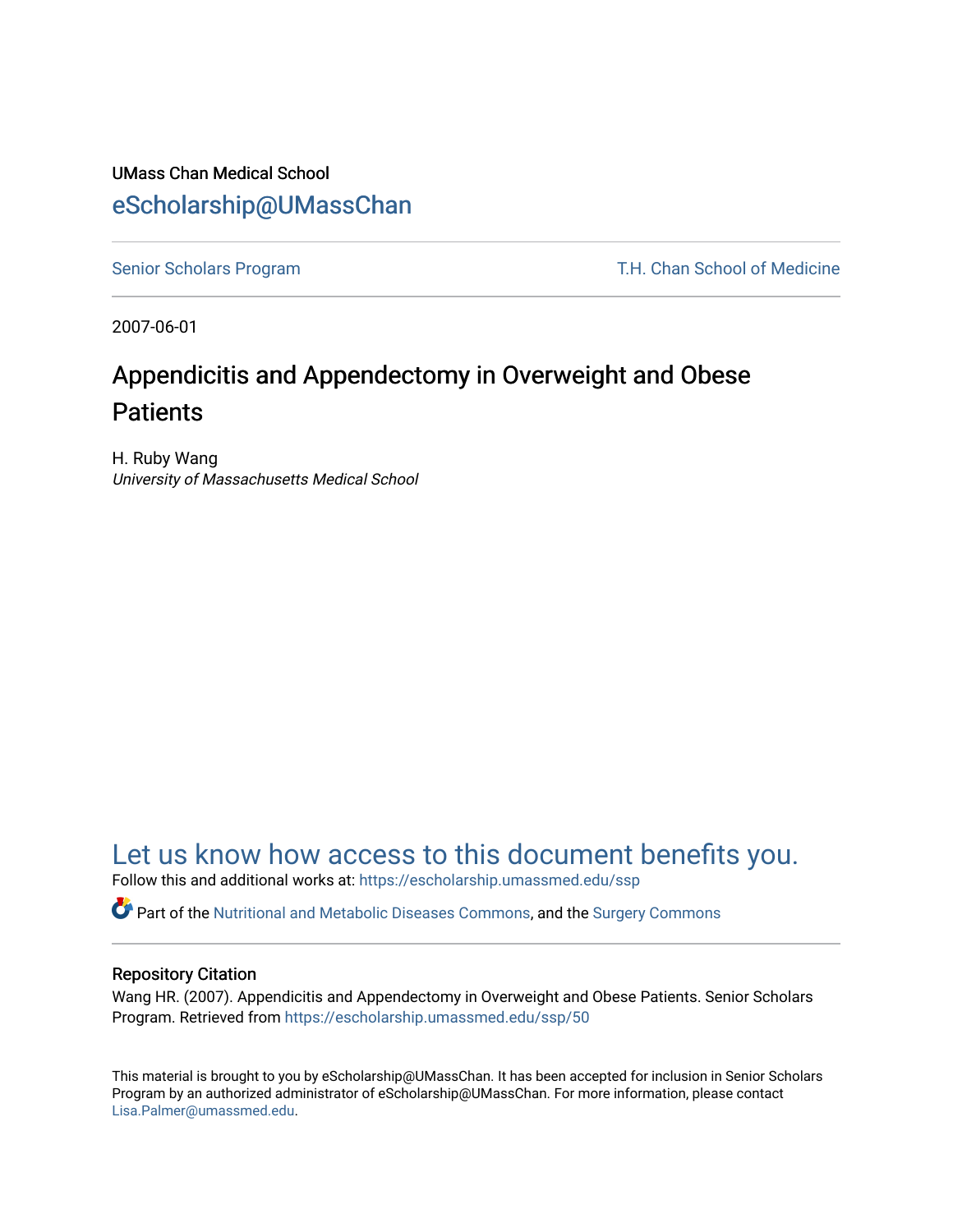### **H. Ruby Wang, Class of 2007 Department of Surgery**

### **Appendicitis and Appendectomy in Overweight and Obese Patients**

H. Ruby Wang MSIV, Richard A. Perugini MD University of Massachusetts Medical School, Worcester, MA

**Background:** Since laparoscopic appendectomy (LA) began to gain wide acceptance in the early 1990s, numerous studies have been done to explore its effectiveness compared to the open appendectomy (OA). Some studies have further explored the question of LA v. OA as it applies to the overweight and obese population. Preferences for LA in overweight patients have been described.<sup>1</sup> Overweight patients have also been found to have a reduced post-operative length of stay and faster post-operative recovery period following LA as compared to  $OA<sup>2</sup>$  However, few studies have been done to characterize appendicitis and compare post-operative outcomes in the overweight and obese population compared to people with a normal body mass index (BMI).

**Objectives:** This retrospective chart review will explore the severity of appendicitis and the post-operative outcomes in OA as compared to LA in obese and overweight adult patients.

**Methods:** All charts of patients who received an appendectomy at the University of Massachusetts University Hospital and Memorial Hospital from October 1, 2005 to June 30, 2006 were reviewed retrospectively for the following data: height, weight, type of procedure (LA or OA), operative time, intra-operative findings, final pathological diagnosis, hours of symptoms prior to triage, total hospital days, and postoperative length of stay (LOS).

**Results:** Complete data was obtained for 145 charts out of 152 total charts. Three charts had no height documented; information from these charts was used in all analyses that did not include BMI. Twenty-nine (19.6%) were OAs, 115 (77.8%) were LAs, and 4 (2.7%) were conversions. There was no difference in the BMIs of the patients who received an LA v. an OA; patients who were converted had a higher average BMI (36.0 v. 27.8,  $p = 0.0155$ ). Among these patients, 141 (95.3%) were found to have appendicitis, 5 (3.4%) were normal, and 2 (1.4%) had findings other than appendicitis.

Of patients found to have appendicitis, 103 (73.0%) were classified as acute uncomplicated and 38 (27%) as complicated (either gangrenous or perforated). Patients with complicated appendicitis had a higher average BMI compared to patients who presented with an acute uncomplicated appendicitis (30.10 v. 27.26,  $p = 0.0261$ ). Patients with complicated appendicitis also had a higher average of hours of symptoms prior to triage compared to patients with acute appendicitis (61.63 v. 24.87,  $p = 0$ ).

Average time for a laparoscopic procedure was 72 minutes, while open procedures lasted an average of 45.8 minutes ( $p = 0$ ). Higher BMI was found to correlate with an increase in operative time for laparoscopic procedures ( $r = 0.2284$ , T stat = 3.20, p-value = 0.0017) but not open procedures.

There was no significant difference in postoperative LOS between patients who received LA v. OA ( $p > 0.05$ ). However, patients who were converted from LA to OA had a longer post